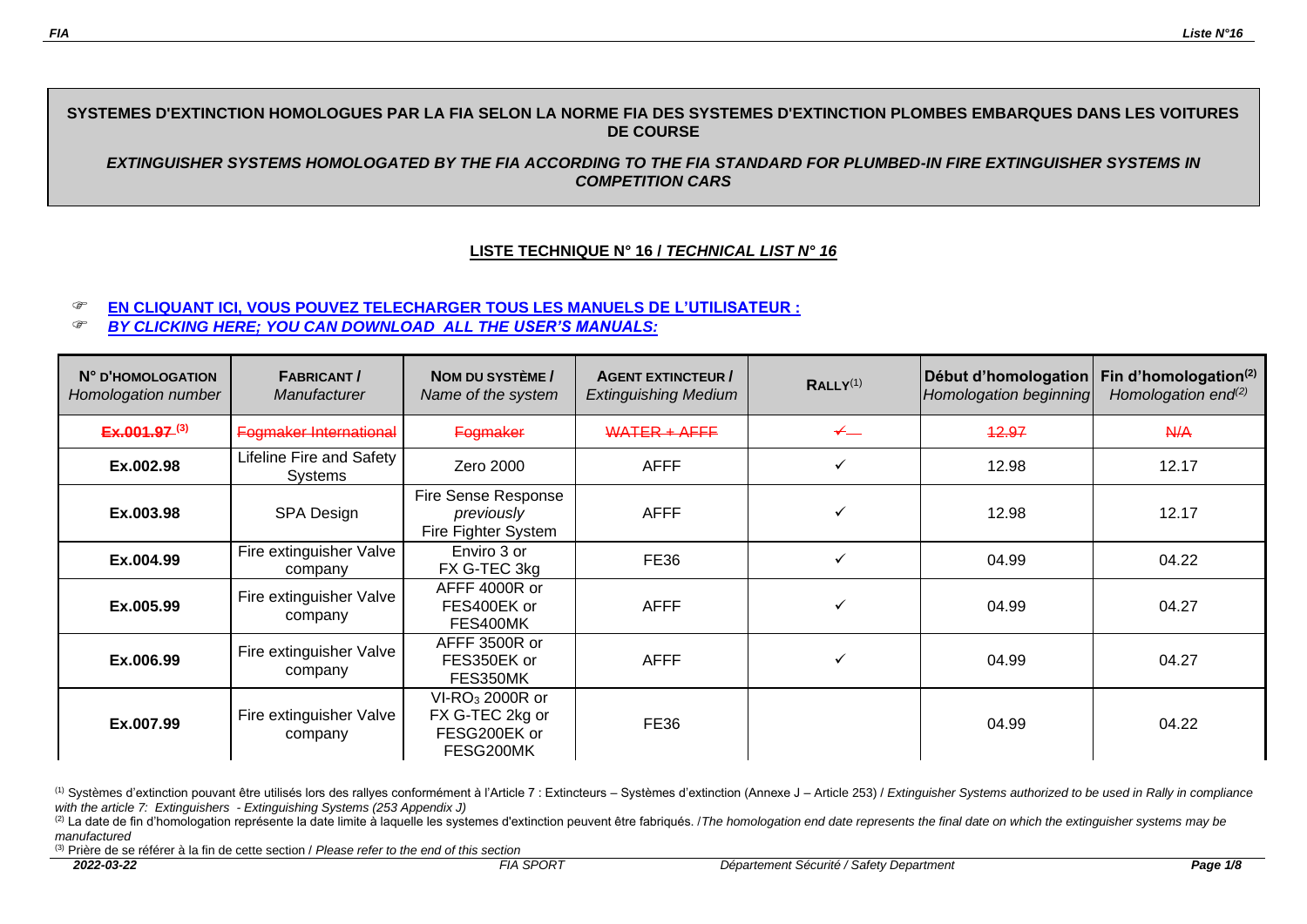| N° D'HOMOLOGATION<br>Homologation number | <b>FABRICANT/</b><br>Manufacturer          | NOM DU SYSTÈME /<br>Name of the system                                                                                                             | <b>AGENT EXTINCTEUR /</b><br><b>Extinguishing Medium</b> | RALLY <sup>(1)</sup>  | Début d'homologation<br>Homologation beginning | Fin d'homologation <sup>(2)</sup><br>Homologation end <sup>(2)</sup> |
|------------------------------------------|--------------------------------------------|----------------------------------------------------------------------------------------------------------------------------------------------------|----------------------------------------------------------|-----------------------|------------------------------------------------|----------------------------------------------------------------------|
| Ex.008.00                                | <b>OMP</b>                                 | Ecolife                                                                                                                                            | Sabolite AFFF                                            | $\checkmark$          | 01.00                                          | 01.27                                                                |
| Ex.009.00                                | <b>OMP</b>                                 | Ecolife                                                                                                                                            | Sabolite AFFF                                            |                       | 01.00                                          | 01.27                                                                |
| Ex.010.00                                | <b>TOTAL WALTHER</b>                       | Microdrop                                                                                                                                          | Water + AFFF                                             | $\checkmark$          | 06.00                                          | 06.17                                                                |
| Ex.011.01                                | Sparco                                     | FireWarrior                                                                                                                                        | <b>AFFF</b>                                              | $\checkmark$          | 10.01                                          | 10.17                                                                |
| Ex.012.03                                | <b>TOORA</b>                               | Savelife                                                                                                                                           | Ecolife (AFFF Family)                                    | $\checkmark$          | 02.03                                          | 02.17                                                                |
| Ex.013.03                                | <b>TOORA</b>                               | Savelife                                                                                                                                           | Ecolife (AFFF Family)                                    |                       | 02.03                                          | 02.17                                                                |
| EX.014.03                                | <b>KIDDE DEUGRA</b>                        | KD-596                                                                                                                                             | Pulver Powder (Aerosol)                                  |                       | 04.03                                          | 04.17                                                                |
| EX.015.03                                | <b>SABELT</b>                              | <b>SABFIRE</b>                                                                                                                                     | Ecolife (AFFF Family)                                    | (only 4.25lt version) | 04.03                                          | 04.17                                                                |
| EX.016.03                                | <b>SABELT</b>                              | <b>SABFIRE</b>                                                                                                                                     | Ecolife (AFFF Family)                                    |                       | 04.03                                          | 04.17                                                                |
| EX.017.03                                | <b>Lifeline Fire and Safety</b><br>Systems | <b>ZERO360</b>                                                                                                                                     |                                                          | (only 3kg version)    | 05.03                                          | 05.17                                                                |
| Ex.018.04                                | Sparco                                     | <b>Fire Warrior Gas</b>                                                                                                                            | <b>FE36</b>                                              | (only 3kg version)    | 05.04                                          | 05.17                                                                |
| EX.019.05                                | Lifeline Fire and Safety<br><b>Systems</b> | <b>ZERO360</b>                                                                                                                                     | <b>FE36</b>                                              | (only 3kg version)    | 04.05                                          | 04.17                                                                |
| EX.020.05                                | <b>Lifeline Fire and Safety</b><br>Systems | <b>ZERO 2000CD</b>                                                                                                                                 | <b>AFFF</b>                                              | ✓                     | 05.05                                          | 05.17                                                                |
| EX.021.05                                | Fire extinguisher Valve<br>company         | <b>FX G-TEC 1500R</b><br><b>FX G-TEC 1600R</b><br><b>FX G-TEC 1700R</b><br><b>FX G-TEC 1800R</b><br><b>FX G-TEC 2000R</b><br><b>FX G-TEC 3000R</b> | <b>FE36</b>                                              | (only FX G-TEC 3000R) | 11.05                                          | 11.22                                                                |

<sup>(2)</sup> La date de fin d'homologation représente la date limite à laquelle les systemes d'extinction peuvent être fabriqués. */ The homologation end date represents the final date on which the extinguisher systems may be manufactured*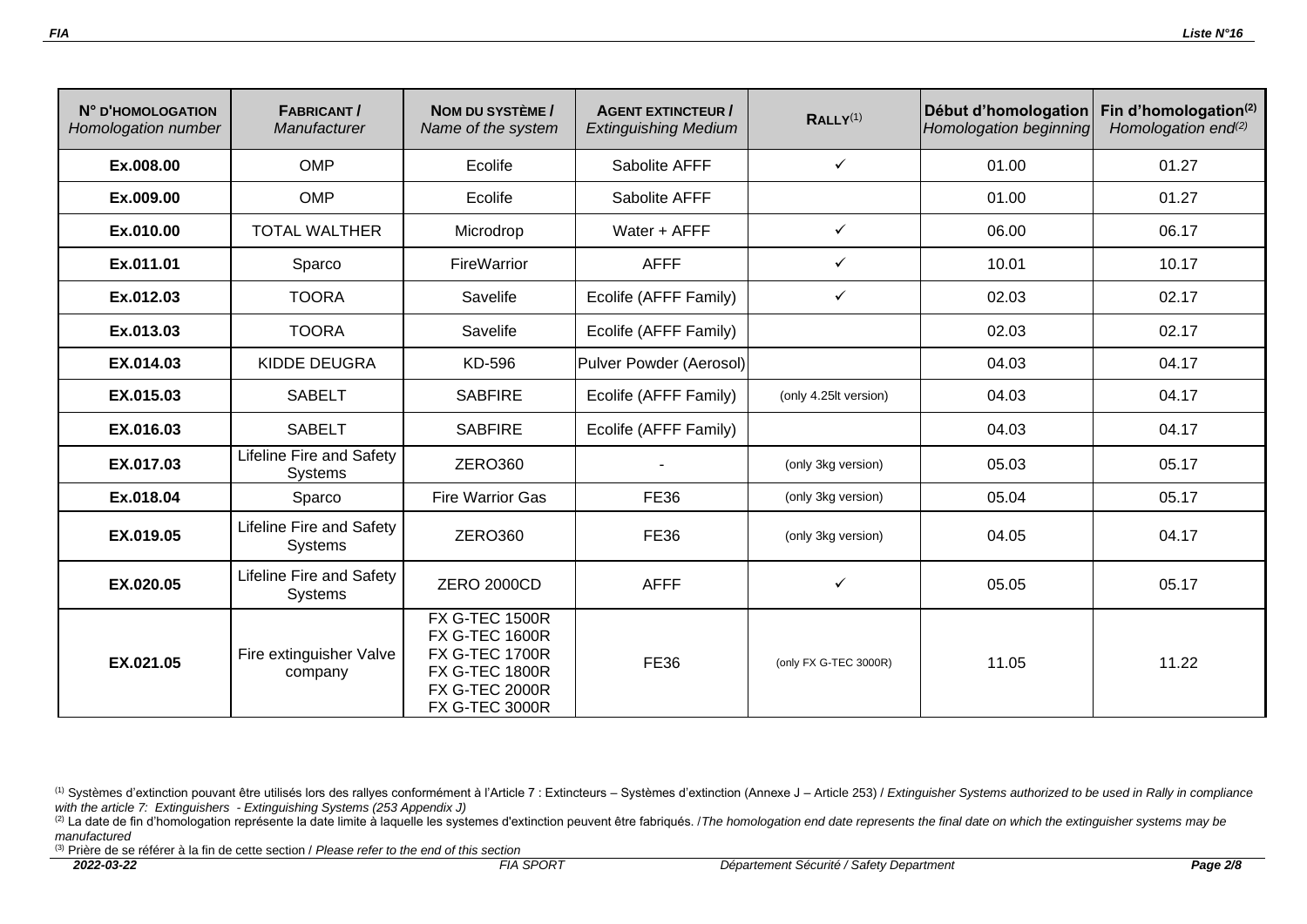| N° D'HOMOLOGATION<br>Homologation number | <b>FABRICANT/</b><br>Manufacturer         | NOM DU SYSTÈME /<br>Name of the system                                                           | <b>AGENT EXTINCTEUR /</b><br><b>Extinguishing Medium</b> | RALLY <sup>(1)</sup>                            | Début d'homologation<br>Homologation beginning | Fin d'homologation(2)<br>Homologation end <sup>(2)</sup> |
|------------------------------------------|-------------------------------------------|--------------------------------------------------------------------------------------------------|----------------------------------------------------------|-------------------------------------------------|------------------------------------------------|----------------------------------------------------------|
| EX.022.05                                | Fire extinguisher Valve<br>company        | <b>FX G-TEC 1500M</b><br><b>FX G-TEC 1600M</b><br><b>FX G-TEC 1700M</b><br><b>FX G-TEC 1800M</b> | <b>FE36</b>                                              |                                                 | 11.05                                          | 11.22                                                    |
| EX.023.05                                | Fire extinguisher Valve<br>company        | <b>FX G-TEC 1500E</b><br><b>FX G-TEC 1600E</b><br><b>FX G-TEC 1700E</b><br><b>FX G-TEC 1800E</b> | <b>FE36</b>                                              |                                                 | 11.05                                          | 11.22                                                    |
| EX.024.06                                | <b>LICO</b>                               | <b>SF SafeRace</b>                                                                               | <b>AFFF</b>                                              | ✓                                               | 05.06                                          | 05.17                                                    |
| EX.025.07                                | <b>MOMO</b>                               | <b>Momo Firewall</b>                                                                             | <b>AFFF</b>                                              | $\checkmark$                                    | 03.07                                          | 03.17                                                    |
| EX.026.08                                | <b>TURINI</b>                             | <b>TURINI AFFF</b>                                                                               | Sabolite AFFF                                            | $\checkmark$                                    | 04.08                                          | 04.27                                                    |
| EX.027.08                                | Lifeline Fire and Safety<br>Systems       | <b>ZERO ZERO</b>                                                                                 | 3M Novec 1230                                            |                                                 | 12.08                                          | 12.22                                                    |
| EX.028.08                                | Lifeline Fire and Safety<br>Systems       | <b>ZERO 360</b>                                                                                  | 3M Novec 1230                                            | (only 3kg version)                              | 12.08                                          | 12.22                                                    |
| EX.029.09                                | SPA Design                                | <b>EXTREME 2.5</b><br>EXTREME 3.0<br>EXTREME 4.0                                                 | <b>Novec 1230</b>                                        | (only EXTREME 3.0 and<br><b>EXTREME</b><br>4.0) | 01.09                                          | 01.22                                                    |
| EX.030.10                                | <b>Gruppo HAPPY RACER</b><br>/ HRX        | HR1                                                                                              | HR1                                                      | $\checkmark$                                    | 01.10                                          | 01.22                                                    |
| EX.031.10                                | <b>WILLANS</b><br>Stockbridge Racing Ltd. | FOAMEX 4.0 L.<br>FOAMEX 3.375 L.                                                                 | <b>AFFF</b>                                              | (only FOAMEX 4.0 L)                             | 01.10                                          | 01.27                                                    |
| EX.032.10                                | <b>SABELT</b>                             | <b>SABLIFE</b>                                                                                   | 3M Novec 1230 /<br>Sablife AFFF Family                   | $\checkmark$                                    | 03.10                                          | 03.17                                                    |
| EX.033.10                                | <b>SABELT</b>                             | <b>SABGAS</b>                                                                                    | 3M Novec 1230                                            |                                                 | 03.10                                          | 03.17                                                    |

<sup>(2)</sup> La date de fin d'homologation représente la date limite à laquelle les systemes d'extinction peuvent être fabriqués. */ The homologation end date represents the final date on which the extinguisher systems may be manufactured*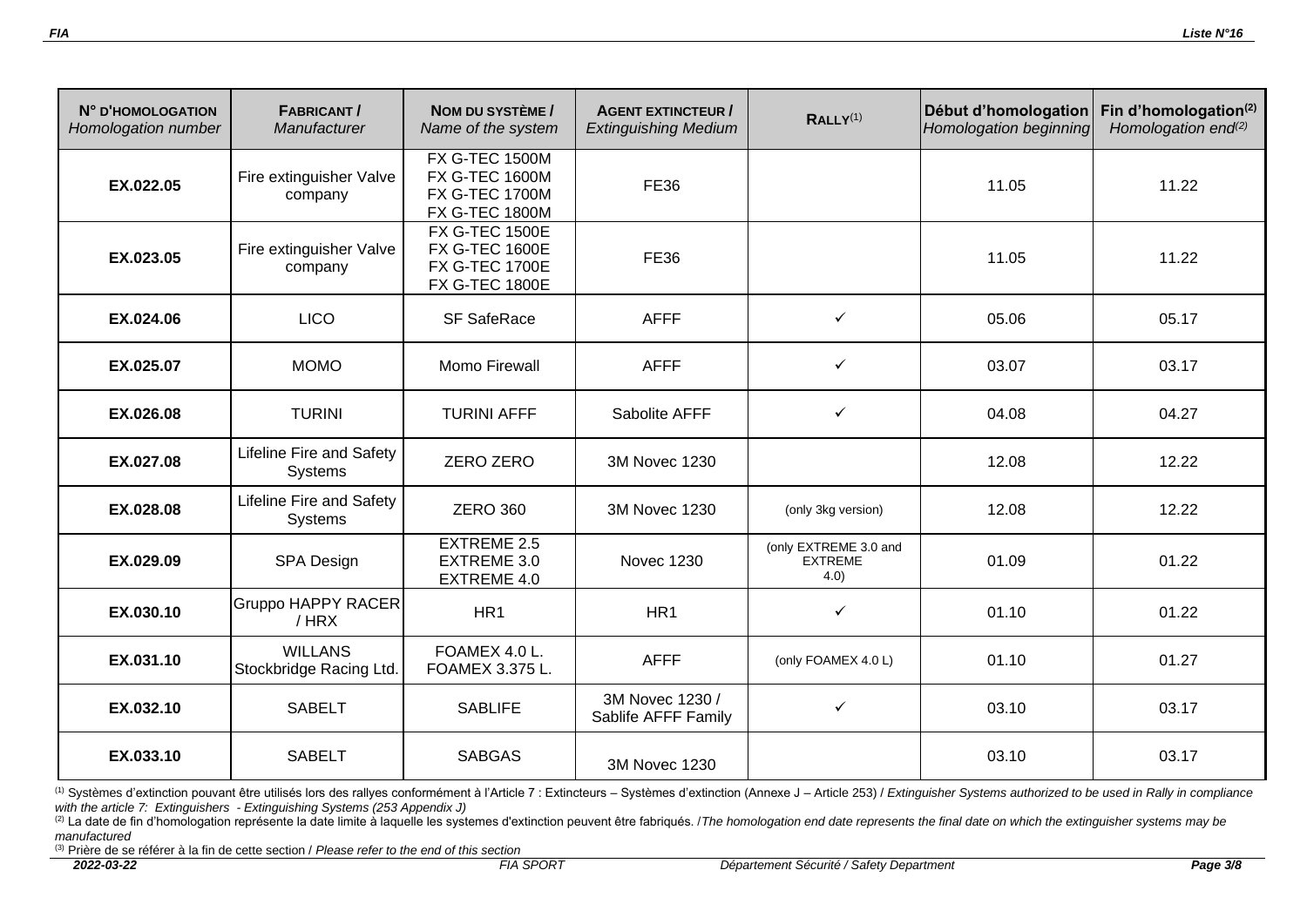| N° D'HOMOLOGATION<br>Homologation number | <b>FABRICANT/</b><br>Manufacturer          | NOM DU SYSTÈME /<br>Name of the system                                                                                 | <b>AGENT EXTINCTEUR /</b><br><b>Extinguishing Medium</b> | RALLY <sup>(1)</sup> | Début d'homologation<br>Homologation beginning | Fin d'homologation $(2)$<br>Homologation end <sup>(2)</sup> |
|------------------------------------------|--------------------------------------------|------------------------------------------------------------------------------------------------------------------------|----------------------------------------------------------|----------------------|------------------------------------------------|-------------------------------------------------------------|
| EX.034.10                                | <b>SPARCO</b>                              | FW 20-10                                                                                                               | <b>AFFF</b>                                              | $\checkmark$         | 09.10                                          | 01.22                                                       |
| EX.035.11                                | <b>OMP</b>                                 | Ecolife Gold Saloon 1<br>Ecolife Gold Saloon 2<br><b>Ecolife Gold Saloon</b>                                           | Sabolite AFFF                                            | (only 3kg version)   | 10.11                                          | 10.22                                                       |
| EX.036.11                                | <b>OMP</b>                                 | Ecolife Gold one seat                                                                                                  | Sabolite AFFF                                            |                      | 10.11                                          | 10.22                                                       |
| EX.037.13                                | <b>RRS</b>                                 | Eco Firex                                                                                                              | <b>AFFF</b>                                              | $\checkmark$         | 12.13                                          | 12.23                                                       |
| EX.038.15                                | <b>SPA Design</b>                          | SPA Extreme 2.0                                                                                                        | <b>Novec 1230</b>                                        |                      | 07.15                                          | 07.20                                                       |
| EX.039.16                                | <b>SPA Design</b>                          | SPAEX-2.0-M                                                                                                            | <b>Novec 1230</b>                                        |                      | 07.16                                          | 07.21                                                       |
| EX.040.16                                | SPA Design                                 | SPAEX-1.8-APS                                                                                                          | <b>Novec 1230</b>                                        |                      | 07.16                                          | 07.21                                                       |
| EX.041.17                                | Lifeline Fire and Safety<br>Systems        | ZERO 2000 4.0 Itr Electric<br>ZERO 2000 4.0 Itr Fire Marshal                                                           | <b>AFFF</b>                                              | $\checkmark$         | 10.17                                          | 10.22                                                       |
| EX.042.17                                | Lifeline Fire and Safety<br><b>Systems</b> | ZERO 360 2.25 kg Electric<br>ZERO 360 2.25 kg Fire Marshal<br>ZERO 360 3.0 kg Electric<br>ZERO 360 3.0 kg Fire Marshal | 3M Novec 1230                                            | (only 3kg version)   | 10.17                                          | 10.22                                                       |
| EX.043.17                                | Lifeline Fire and Safety<br>Systems        | ZERO 360 2kg Remote Charge<br>CD<br>ZERO 360 3kg Remote Charge<br>C <sub>D</sub>                                       | 3M Novec 1230                                            | (only 3kg version)   | 10.17                                          | 10.22                                                       |
| EX.044.17                                | Lifeline Fire and Safety<br>Systems        | ZERO 360 1.5kg<br>Remote Charge CD                                                                                     | 3M Novec 1230                                            |                      | 10.17                                          | 10.22                                                       |
| EX.045.17                                | <b>SPA Design</b>                          | FireSense Response<br>(Fire Ade)                                                                                       | Fireade                                                  | (only 4l version)    | 12.17                                          | 12.22                                                       |

<sup>(2)</sup> La date de fin d'homologation représente la date limite à laquelle les systemes d'extinction peuvent être fabriqués. */ The homologation end date represents the final date on which the extinguisher systems may be manufactured*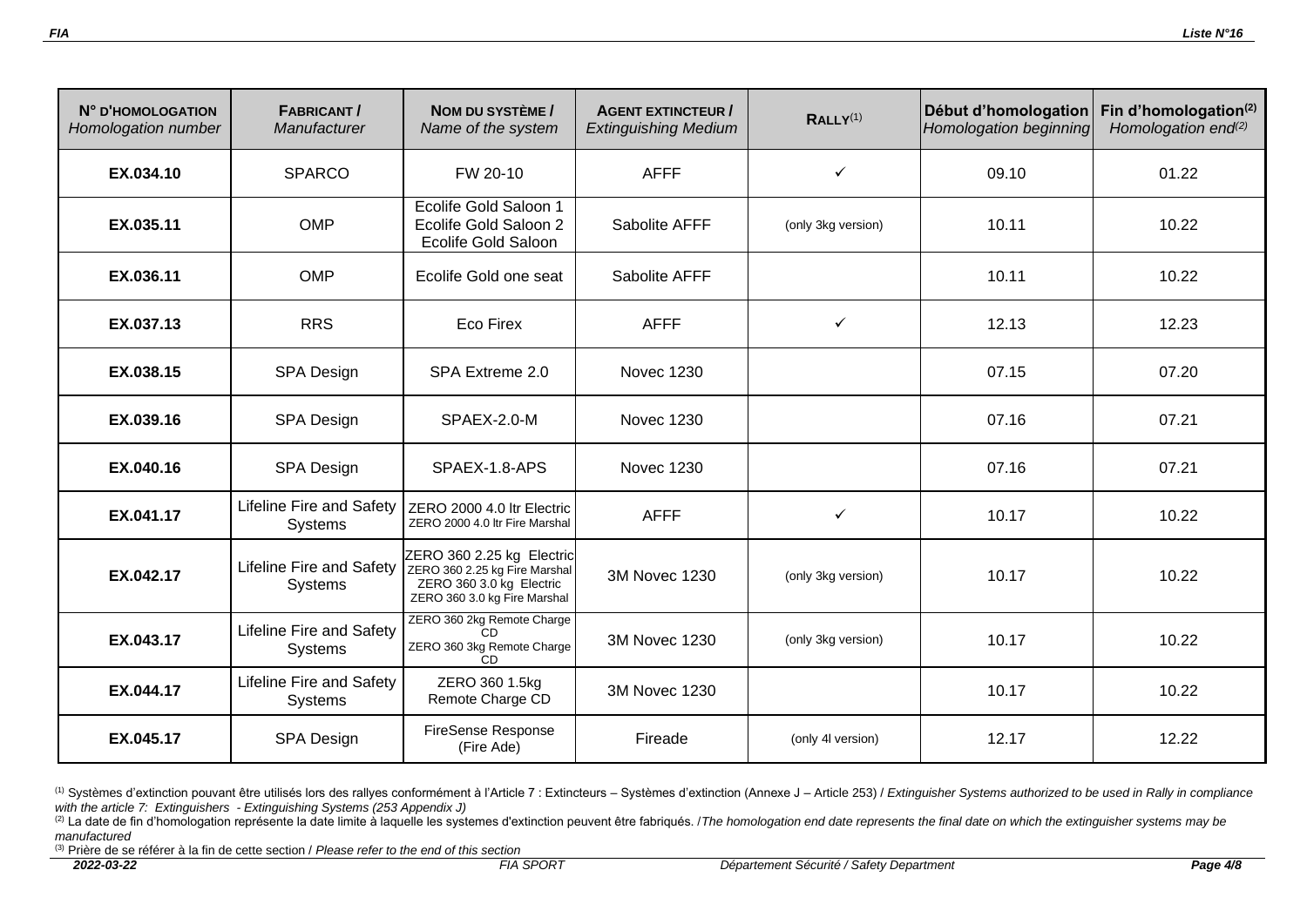| N° D'HOMOLOGATION<br>Homologation number | <b>FABRICANT/</b><br>Manufacturer        | NOM DU SYSTÈME /<br>Name of the system                       | <b>AGENT EXTINCTEUR /</b><br><b>Extinguishing Medium</b> | RALLY <sup>(1)</sup>                    | Début d'homologation<br>Homologation beginning | Fin d'homologation $(2)$<br>Homologation end <sup>(2)</sup> |
|------------------------------------------|------------------------------------------|--------------------------------------------------------------|----------------------------------------------------------|-----------------------------------------|------------------------------------------------|-------------------------------------------------------------|
| EX.046.17                                | SPA Design                               | <b>FireSense Response</b><br>(SPA Lite)                      | <b>AFFF</b>                                              | (only 4l version)                       | 12.17                                          | 12.22                                                       |
| EX.047.18                                | Fogmaker International                   | Fogmaker (single bottle)                                     | WATER $+$ AFFF                                           | ✓                                       | 08.18                                          | 08.23                                                       |
| EX.048.18                                | Fogmaker International                   | Fogmaker (double bottle)                                     | WATER $+$ AFFF                                           | $\checkmark$                            | 08.18                                          | 08.23                                                       |
| EX.049.18                                | SPA Design                               | SPA Extreme<br><b>SPA Ex2.25-M</b><br><b>SPA Ex2.25</b>      | <b>Novec 1230</b>                                        |                                         | 09.18                                          | 09.23                                                       |
| EX.050.18                                | SPA Design                               | <b>SPA Formula</b><br><b>MFE225-A</b><br><b>MFM225-A</b>     | <b>AFFF</b>                                              |                                         | 09.18                                          | 09.23                                                       |
| EX.051.18                                | SPA Design                               | <b>SPA Formula</b><br>MFE400-A-4                             | <b>AFFF</b>                                              | $\checkmark$                            | 09.18                                          | 09.23                                                       |
| EX.052.18                                | <b>SPARCO</b>                            | <b>SP 425</b><br><b>SP 200</b><br>SP 205<br>SP 300<br>SP 305 | <b>AFFF</b>                                              | (only 5.7l, 3,9l and 3.75l<br>versions) | 10.18                                          | 10.23                                                       |
| EX.053.18                                | SPA Design                               | <b>SPA Extreme</b><br>SPA Ex 3-M                             | <b>Novec 1230</b>                                        | $\checkmark$                            | 12.18                                          | 12.23                                                       |
| EX.054.19                                | SPA Design                               | <b>SPA Formula</b><br><b>MFM125-A</b>                        | <b>AFFF</b>                                              |                                         | 02.19                                          | 02.24                                                       |
| EX.055.19                                | Fire extinguisher Valve<br>company (FEV) | N-TEC225MK                                                   | <b>Novec 1230</b>                                        |                                         | 03.19                                          | 03.24                                                       |
| EX.056.19                                | PD extinguishers                         | 4.25 L AFFF                                                  | <b>AFFF</b>                                              | $\checkmark$                            | 10.19                                          | 10.24                                                       |
| EX.057.19                                | PD extinguishers                         | 4kg HAYLO                                                    | <b>3M Novec 1230</b>                                     | ✓                                       | 10.19                                          | 10.24                                                       |

<sup>(2)</sup> La date de fin d'homologation représente la date limite à laquelle les systemes d'extinction peuvent être fabriqués. */ The homologation end date represents the final date on which the extinguisher systems may be manufactured*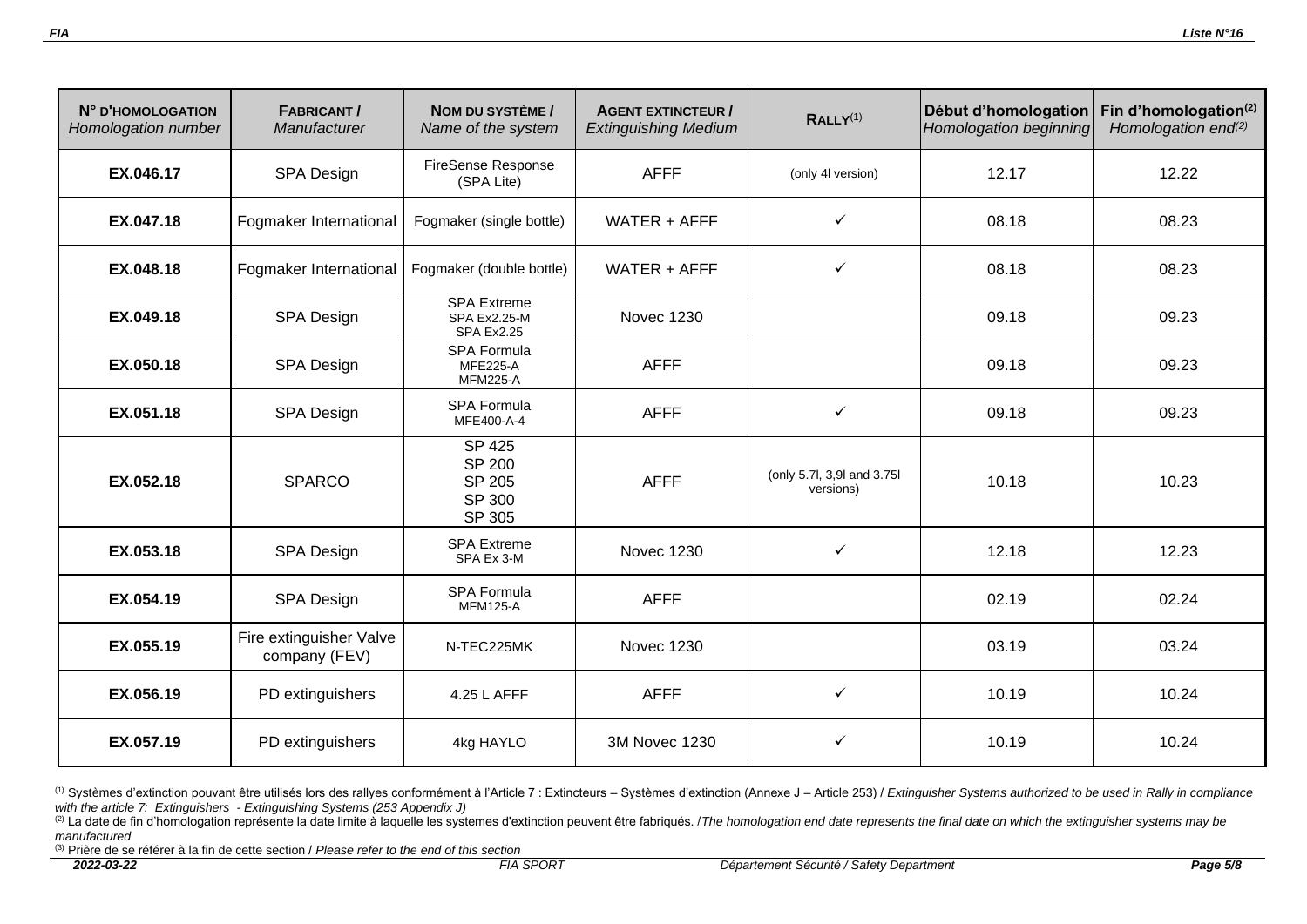| N° D'HOMOLOGATION<br>Homologation number | <b>FABRICANT/</b><br>Manufacturer          | NOM DU SYSTÈME /<br>Name of the system | <b>AGENT EXTINCTEUR /</b><br><b>Extinguishing Medium</b> | RALLY <sup>(1)</sup>  | Début d'homologation<br>Homologation beginning | Fin d'homologation $(2)$<br>Homologation end $(2)$ |
|------------------------------------------|--------------------------------------------|----------------------------------------|----------------------------------------------------------|-----------------------|------------------------------------------------|----------------------------------------------------|
| EX.058.19                                | Fire extinguisher Valve<br>company (FEV)   | N-TEC3000R<br>N-TEC2000R               | Novec 1230                                               | (only 3.0kg versions) | 11.19                                          | 11.24                                              |
| EX.059.19                                | Fire extinguisher Valve<br>company (FEV)   | N-TEC3000MK<br>N-TEC2250MK             | Novec 1230                                               | (only 3.0kg versions) | 11.19                                          | 11.24                                              |
| EX.060.19                                | Fire extinguisher Valve<br>company (FEV)   | N-TEC3000EK<br>N-TEC2250EK             | Novec 1230                                               | (only 3.0kg versions) | 11.19                                          | 11.24                                              |
| EX.061.19                                | Fire extinguisher Valve<br>company (FEV)   | F-TEC4000MK<br>F-TEC3500MK             | <b>AFFF</b>                                              | ✓                     | 11.19                                          | 11.24                                              |
| EX.062.19                                | Fire extinguisher Valve<br>company (FEV)   | F-TEC4000EK<br>F-TEC3500EK             | <b>AFFF</b>                                              | ✓                     | 11.19                                          | 11.24                                              |
| EX.063.20                                | <b>RRS</b>                                 | <b>OPTIFIREX</b>                       | <b>AFFF</b>                                              | ✓                     | 11.20                                          | 11.25                                              |
| EX.064.21                                | Lifeline Fire and Safety<br>Systems        | Zero 2020 Electric                     | ABF Foam                                                 | ✓                     | 10.21                                          | 10.26                                              |
| EX.065.21                                | Lifeline Fire and Safety<br><b>Systems</b> | Zero 2020 Fire Marshal                 | ABF Foam                                                 | ✓                     | 10.21                                          | 10.26                                              |

<sup>(2)</sup> La date de fin d'homologation représente la date limite à laquelle les systemes d'extinction peuvent être fabriqués. */ The homologation end date represents the final date on which the extinguisher systems may be manufactured*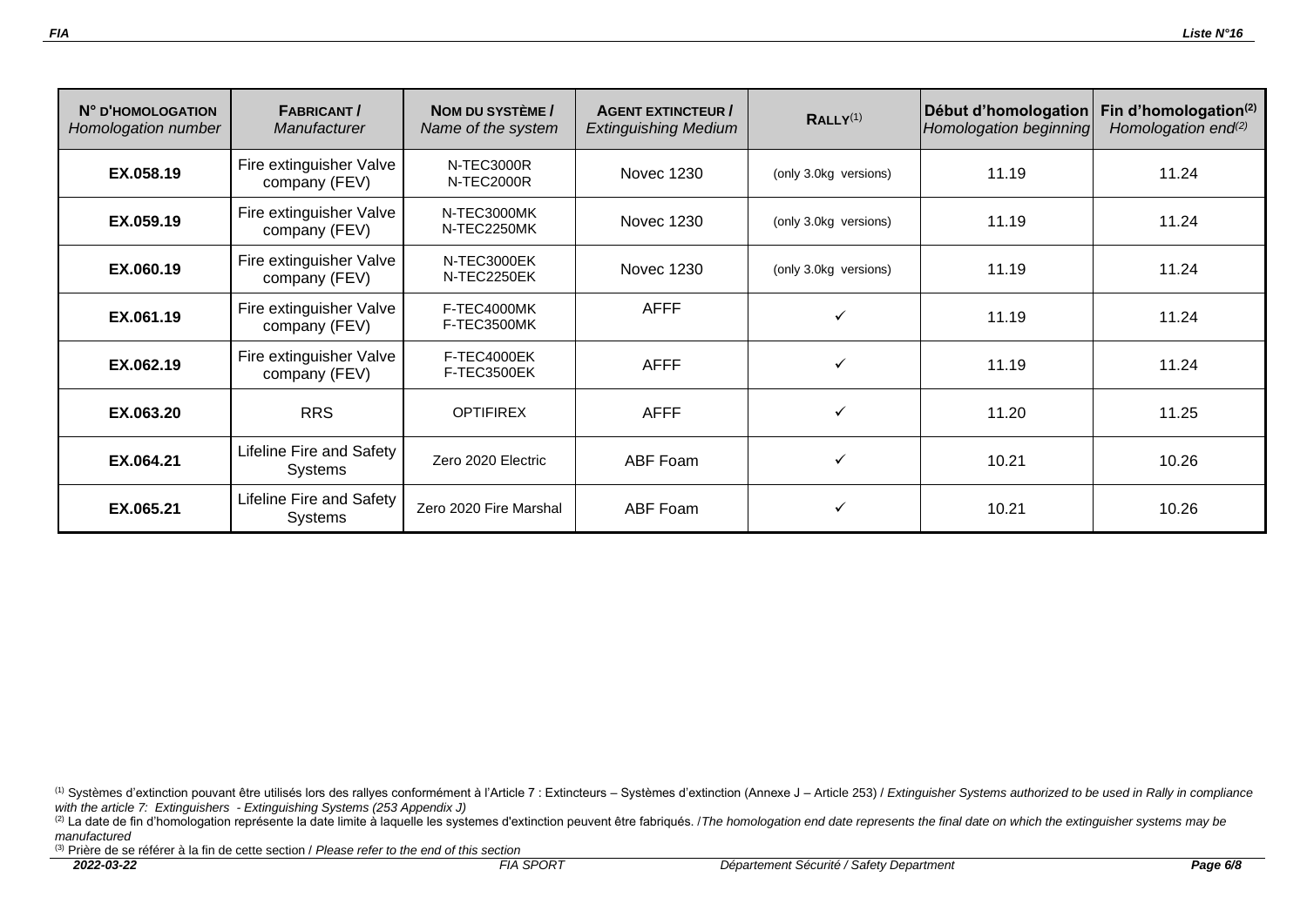### **Adresses des constructeurs /** *Address of the manufacturers* **:**

### **Grande Bretagne /** *Great Britain (GB)*

- **1. SPA Design** The Mill house Packington Hayes Nr Lichfield Staffordshire WS14 9PN Tel: +44 (0)1543 434580 Fax: +44 (0)1543 434581 Website[: www.spa-uk.co.uk](file://///aitfia.com/fia/CIRCUITS%20SECURITE/COMMUN_GROUPE/NEW%20COMMON/01%20Regulations/FIA%20Standards%20-%20Technical%20Lists/FIA8865%20-%20Extinguishers/Technical%20lists/www.spa-uk.co.uk) E-mail: t.taylor@spa-uk.co.uk
- **2. Lifeline Fire and Safety Systems ltd** Falkland Close Coventry CV4 8AU Tel: +44 (0)247671 2999 Fax: +44 (0)247642 1322 Website[: www.lifeline-fire.co.uk](http://www.lifeline-fire.co.uk/) Email: sales@lifeline-fire.co.uk
- **3. Fire Extinguisher Valve Company** Unit B3 Ford Airfield Industrial Estate Ford, Arundel West Sussex BN18 0HY, Tel: +44 (0)1243 55 55 66 Fax: +44 (0)1243 55 56 60 Website :<u>www.f-e-v.co.uk</u> Email: <u>sales@f-e-v.co.uk</u>
- **4. Willans (Stockbridge Racing Ltd)** Willans Technology Centre 10 Canada Close Banbury, Oxfordshire OX16 2RT Tel: +44 (0)1327 857788 Web: www.willans.com Email: sales@willans.com

#### **Allemagne /** *Germany (D)*

- **1. TOTAL WALTHER** 51, Waltherstrasse D-51069 Köln Fax : (49) 221 67 85 612
- **2. KIDDE-DEUGRA** Halskestraße 30 D-40880 Ratingen Tel.: +49 (0) 2102-405-0 Fax: +49 (0) 2102-405-151 E-mail: info@kidde-deugra.com Website[: www.kidde-deugra.com](http://www.kidde-deugra.com/)

#### **Suède /** *Sweden (S)*

**1. Fogmaker International AB** Sandvaegen 4 35245 Vaexjoe Tel.: +46 470 772200 Fax: +46 470 772210 E-mail: [info@fogmaker.com](mailto:info@fogmaker.com)

#### **Italie /** *Italy (I)*

- **1. OMP Racing** Via E. Bazzano 5 16019 Ronco Scrivia (GE) Website[: www.ompracing.it](http://www.ompracing.it/)
- **2. Sparco**  Via Leini 524 10088 Volpiano (TO) Website[: www.sparco.it](http://www.sparco.it/#http://www.sparco.it)
- **3. Toora**  30, Via Guido Rossa 10024 Moncalieri (TO) Website: [www.toora.it](http://www.toora.it/)
- **4. Sabelt**  10, Via Guido Rossa Moncalieri (TO) Website: [www.sabelt.com](http://www.sabelt.com/)
- **5. Momo**  Via Winckelmann, 2 20146 Milano (MI) Website: [www.momo.it](http://www.momo.it/)
- **6. Turini** Via Fiasella n°1/3 16123 Genova (GE)
- **7. HRX S. R. L (previously known as** *Gruppo Happy Racer***)** Strada Palera 95 10024 MONCALIERI (TO) **ITALY** Website: <http://www.hrxtech.eu/>

#### **Brésil /** *Brazil (BR)*

**1. LICO Trading** Av. Jangadeiro 769-B Interlagos CEP 04815-020 Website: www.lico.com.br

### **France /** *France (FRA)*

**1. RRS – Rally Racing Sport** Z.A.E. de l'Orthus 34270 Sauteyrargues Website: www.rrs-direct.com

<sup>&</sup>lt;sup>(1)</sup> Systèmes d'extinction pouvant être utilisés lors des rallyes conformément à l'Article 7 : Extincteurs – Systèmes d'extinction (Annexe J – Article 253) / Ex *with the article 7: Extinguishers - Extinguishing Systems (253 Appendix J)*

<sup>(2)</sup> La date de fin d'homologation représente la date limite à laquelle les systemes d'extinction peuvent être fabriqués. */ The homologation end date represente in d'homologation represente la date limite à laquelle les sy manufactured*